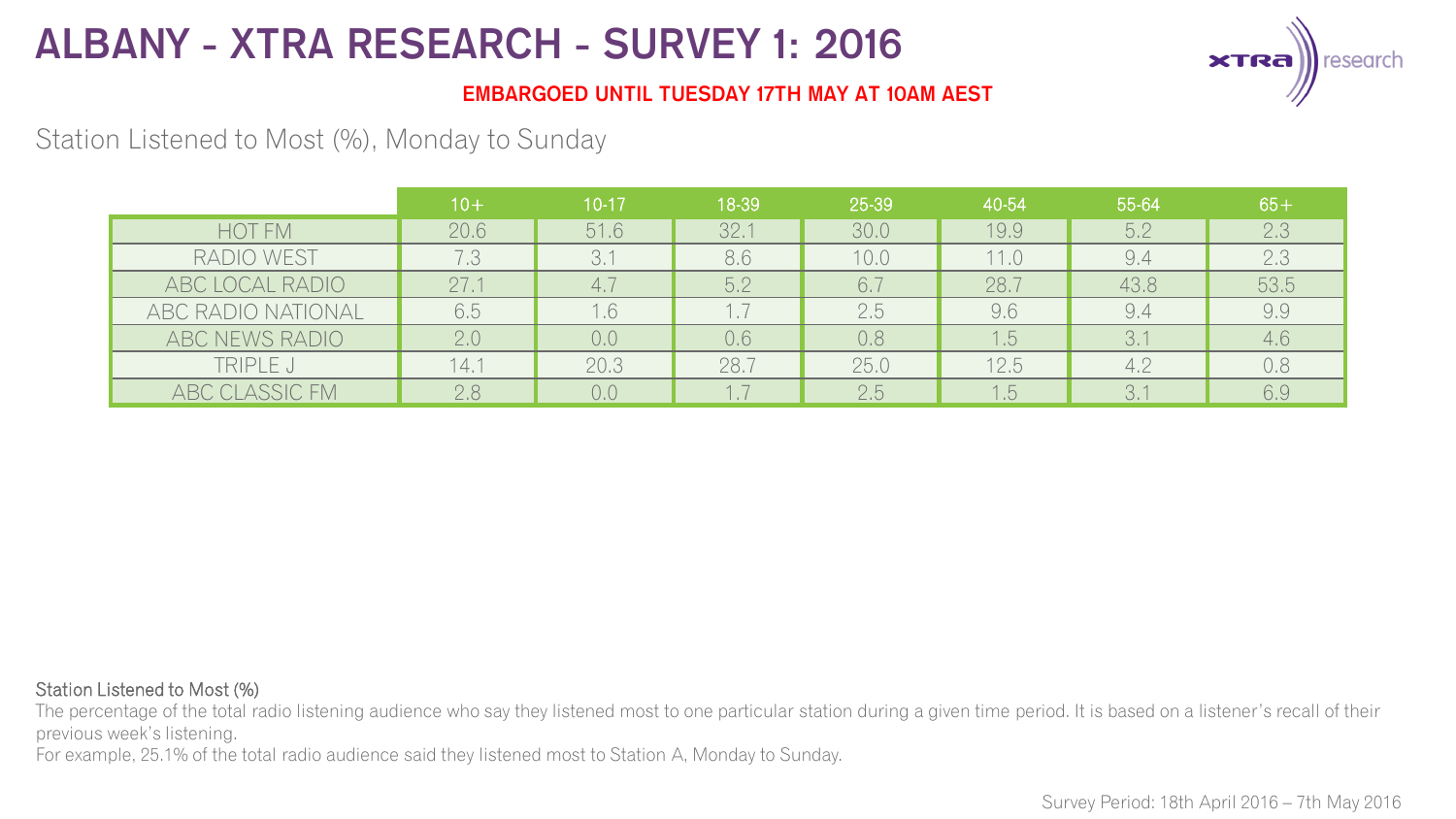

### **EMBARGOED UNTIL TUESDAY 17TH MAY AT 10AM AEST**

## Session Listened to Most (%)

|                    | <b>Breakfast</b> | Morning | Afternoon | <b>Drive</b> | Evening | Weekend<br>Mon-Fri 5.30am-9.00am Mon-Fri 9.00am-12.00pm Mon-Fri 12.00pm-4.00pm Mon-Fri 4.00pm-7.00pm Mon-Fri 7.00pm-12.00mn Sat-Sun 5.30am-12.00mn |
|--------------------|------------------|---------|-----------|--------------|---------|----------------------------------------------------------------------------------------------------------------------------------------------------|
| <b>HOT FM</b>      | 19.8             | 16.9    | 19.8      | 25.1         |         | 20.8                                                                                                                                               |
| RADIO WEST         |                  | 9.3     |           |              |         |                                                                                                                                                    |
| ABC LOCAL RADIO    | 30.3             |         | 26.3      | 18.9         | 45.9    | 29.3                                                                                                                                               |
| ABC RADIO NATIONAL |                  |         | 6.4       | 6.2          | 12.     | 6.9                                                                                                                                                |
| ABC NEWS RADIO     |                  |         |           | 2.0          | 2.8     | 1.9                                                                                                                                                |
| TRIPLE J           | 13.4             | 13.4    | 12.6      | 17.5         | 7.5     | 14.8                                                                                                                                               |
| ABC CLASSIC FM     | $\cap$ $\cap$    |         |           |              |         | 2.9                                                                                                                                                |

#### Session Listened to Most (%)

The percentage of the total radio listening audience who say they listened most to one particular station during a given time period. It is based on a listener's recall of their previous week's listening.

For example, 25.1% of the total radio audience said they listened most to Station A, 5.30am-9.00am Monday to Friday.

Survey Period: 18th April 2016 – 7th May 2016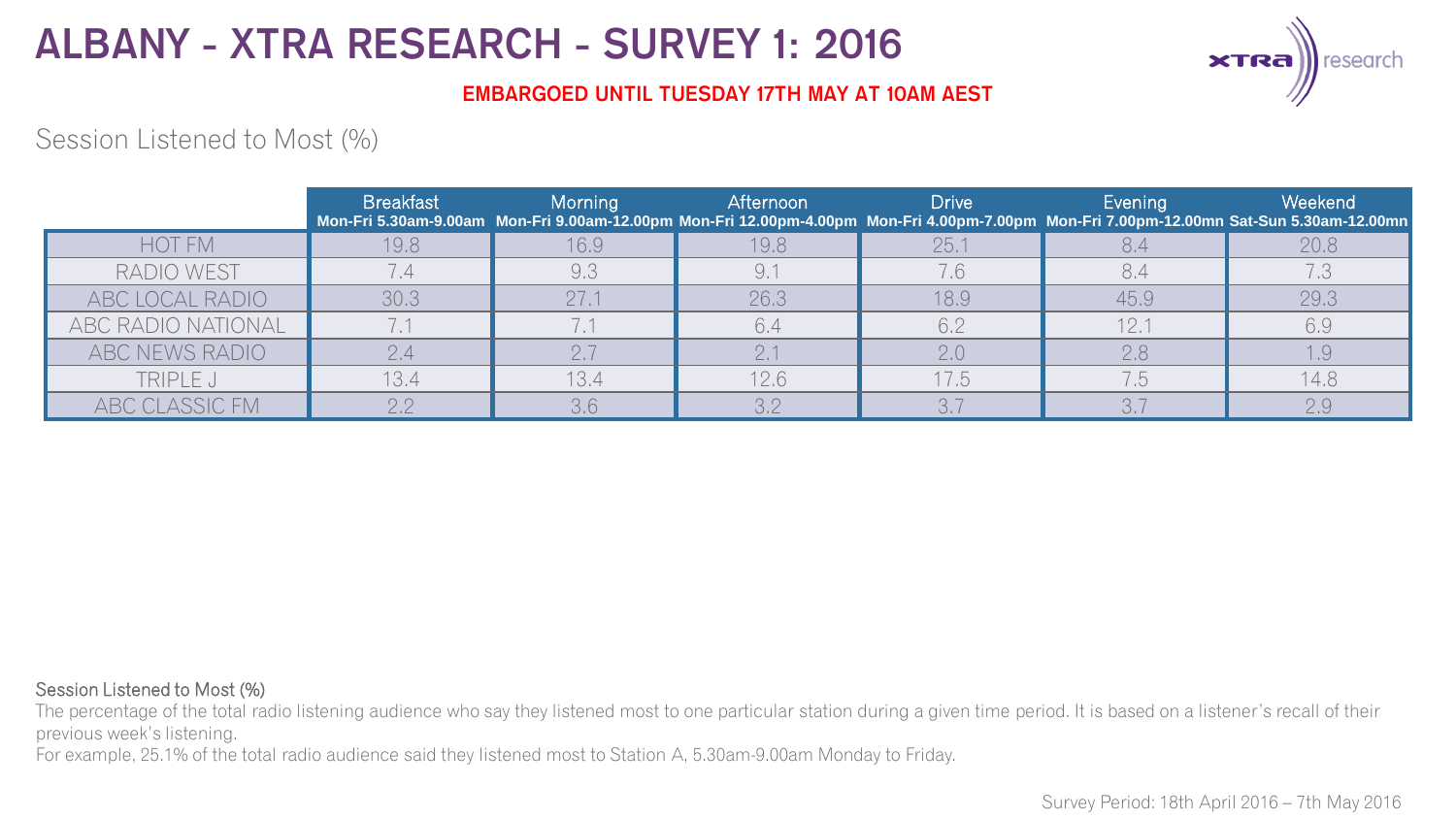

### **EMBARGOED UNTIL TUESDAY 17TH MAY AT 10AM AEST**

## Cumulative Audience (00's) by Demographic, Mon-Sun 5.30am-12midnight

|                    | $10+$ | $10 - 17$ | 18-39 | 25-39 | 40-54 | 55-64 | $65+$ |
|--------------------|-------|-----------|-------|-------|-------|-------|-------|
| <b>HOT FM</b>      | 131   | 31        | 59    | 36    | 31    |       |       |
| RADIO WEST         |       |           | 18    | 13    | 19    | 13    |       |
| ABC LOCAL RADIO    | 178   |           | 8     | 15    | 44    | 41    | 66    |
| ABC RADIO NATIONAL | 54    |           |       |       | 13    | 13    |       |
| ABC NEWS RADIO     |       |           |       |       |       |       |       |
| TRIPLE J           | 94    |           | 50    | 34    | 22    |       |       |
| ABC CLASSIC FM     |       |           |       |       |       |       |       |

#### Cumulative Audience (00's)

The total number of different people who listen to a station for at least 8 minutes during any time period, based on a listener's recall of their previous week's listening. For example, Station A has 25,000 unique listeners between 5.30am-12.00mn Monday to Sunday.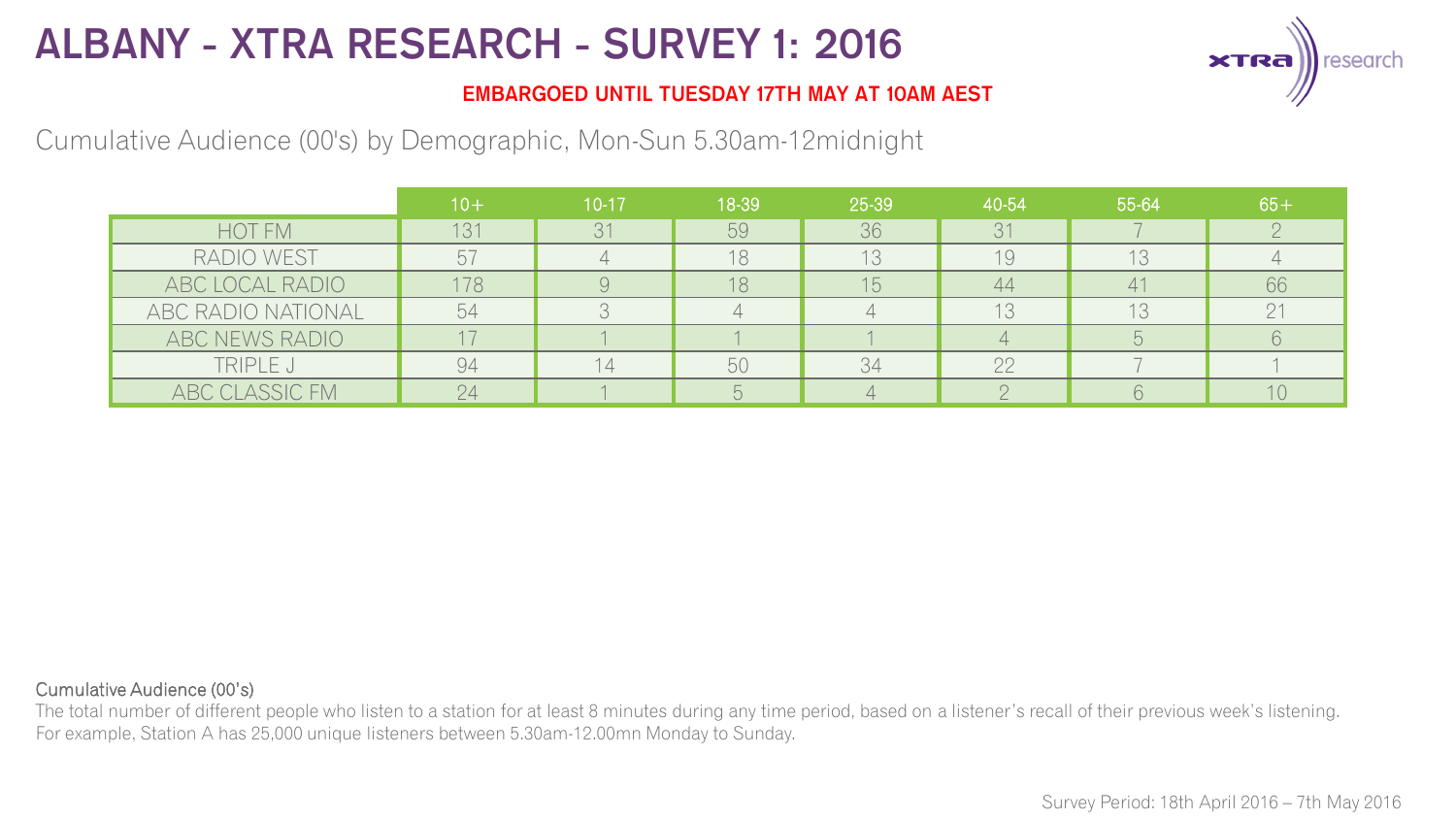

### **EMBARGOED UNTIL TUESDAY 17TH MAY AT 10AM AEST**

Cumulative Audience (00's) by Session, P10+ [Potential: 446]

|                    | <b>Breakfast</b> | Morning | Afternoon | <b>Drive</b> | Evening | Weekend<br>Mon-Fri 5.30am-9.00am Mon-Fri 9.00am-12.00pm Mon-Fri 12.00pm-4.00pm Mon-Fri 4.00pm-7.00pm Mon-Fri 7.00pm-12.00mn Sat-Sun 5.30am-12.00mn |
|--------------------|------------------|---------|-----------|--------------|---------|----------------------------------------------------------------------------------------------------------------------------------------------------|
| <b>HOT FM</b>      |                  |         |           |              |         |                                                                                                                                                    |
| RADIO WEST         |                  |         | 36        | 28           |         |                                                                                                                                                    |
| ABC LOCAL RADIO    |                  | 93      |           | 64           | 39      |                                                                                                                                                    |
| ABC RADIO NATIONAL | 36               |         |           |              |         |                                                                                                                                                    |
| ABC NEWS RADIO     |                  |         |           |              |         |                                                                                                                                                    |
| TRIPLE J           |                  |         |           |              |         |                                                                                                                                                    |
| ABC CLASSIC FM     |                  |         |           |              |         |                                                                                                                                                    |

#### Cumulative Audience (00's)

The total number of different people who listen to a station for at least 8 minutes during any time period, based on a listener's recall of their previous week's listening. For example, Station A has 25,000 unique listeners between 5.30am-12.00mn Monday to Sunday.